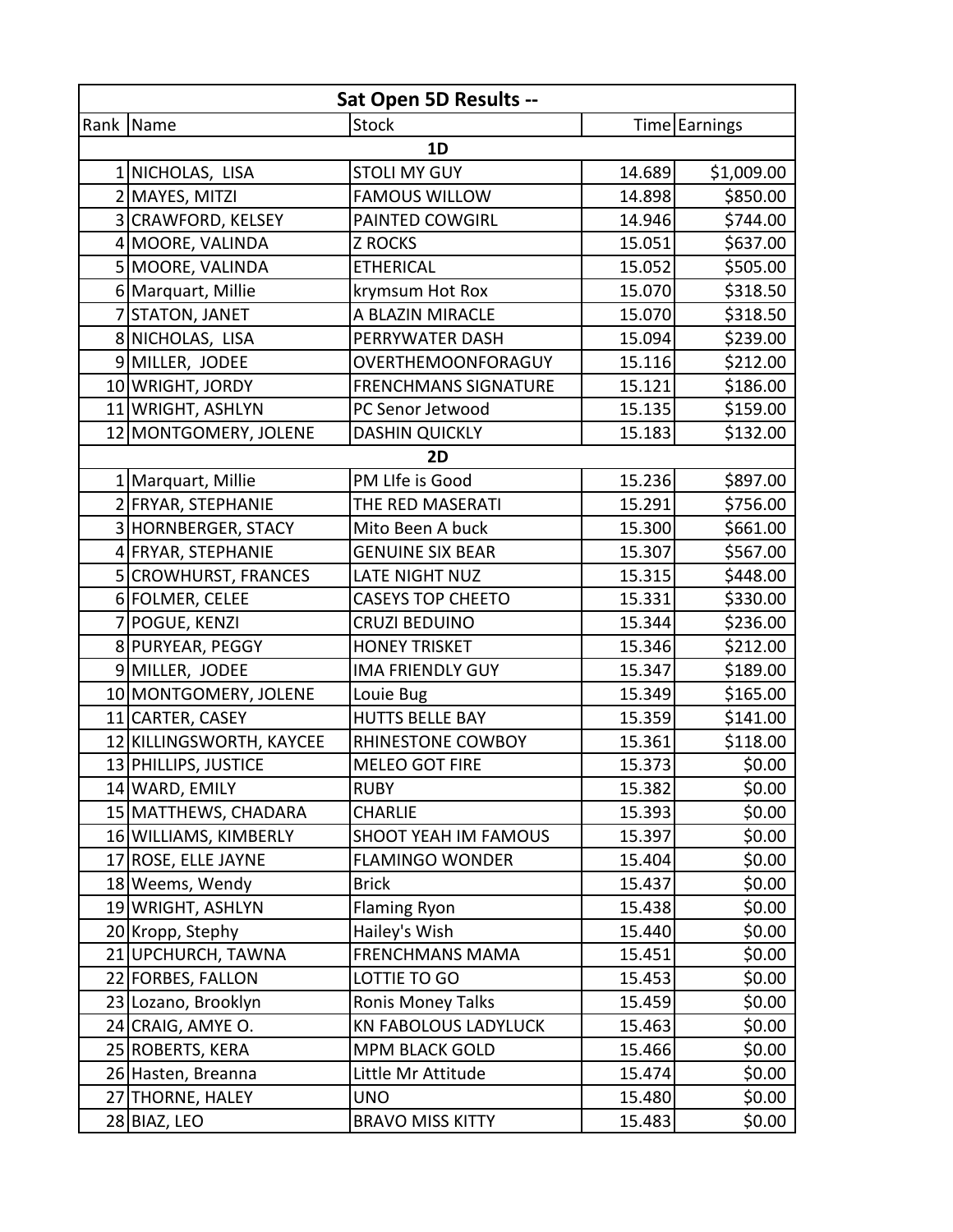| 29 Skelton, Kelley   | Cash for Perks               | 15.489 | \$0.00 |
|----------------------|------------------------------|--------|--------|
| 30 Bryant, Carissa   | <b>LLP Shock and Awe</b>     | 15.490 | \$0.00 |
| 31 PERRA, KYLIE      | <b>SCAMPS CAJUN SPICE</b>    | 15.500 | \$0.00 |
| 32 SMITH, SHAWN      | <b>BILLYS LITTLE BULLY</b>   | 15.505 | \$0.00 |
| 33 WALINDER, ALLISON | <b>EIGHTS SPECIAL</b>        | 15.512 | \$0.00 |
| 34 FRYAR, STEPHANIE  | <b>SHAME DASHER</b>          | 15.521 | \$0.00 |
| 35 Garza, Donna      | True Gem                     | 15.524 | \$0.00 |
| 36 GREEN, NANCY      | MR JB 0727                   | 15.526 | \$0.00 |
| 37 Butler, Lydia     | <b>Prime Time Tres</b>       | 15.533 | \$0.00 |
| 38 Snapp, Cheyenne   | CrownRoyalBlackLabel         | 15.535 | \$0.00 |
| 39 CRAIG, AMYE O.    | <b>KN FABULOUS FEDX</b>      | 15.558 | \$0.00 |
| 40 ZANT, SHEILA      | SAZZY                        | 15.574 | \$0.00 |
| 41 MARTINEZ, TRISTA  | <b>SEVEN FORM</b>            | 15.579 | \$0.00 |
| 42 Graves, Chani     | Im Little Bit Famous         | 15.583 | \$0.00 |
| 43 BENTON, CAREY     | <b>FAST CHIC ROSE</b>        | 15.586 | \$0.00 |
| 44 CAVES, CAYE       | A CASH AFFAIR                | 15.608 | \$0.00 |
| 45 CURRIE, KLETE     | <b>SHAKEY</b>                | 15.609 | \$0.00 |
| 46 COLLIER, DANIELLE | <b>DUSTY FRENCH GUY</b>      | 15.610 | \$0.00 |
| 47 JACKSON, JORDAN   | Dashing Tipper               | 15.612 | \$0.00 |
| 48 PHILLIPS, JUSTICE | TRICKS OF ILLUSION           | 15.613 | \$0.00 |
| 49 HENRY, JENNIFER   | TEXAS ROJA QUEEN             | 15.617 | \$0.00 |
| 50 COOK, KRISTY      | <b>SHEZ QUICK IN ACTION</b>  | 15.628 | \$0.00 |
| 51 HAUS, PAM         | NO EFFORT MAKIN CASH         | 15.633 | \$0.00 |
| 52 WRIGHT, SKYE      | <b>SONIC KISS</b>            | 15.634 | \$0.00 |
| 53 ALDRICH, FAWN     | FLITS CARMEL FROST           | 15.635 | \$0.00 |
| 54 LEAL, DEDRA       | <b>RAISE YOUR LEVIS</b>      | 15.641 | \$0.00 |
| 55 SCHOPPA, ASHLEY   | SO GALS GOT TOOLES           | 15.642 | \$0.00 |
| 56 MATCHETT, LARISSA | <b>FRENCHMANS FANCY ROSE</b> | 15.643 | \$0.00 |
| 57 PEAVY, SHANNON    | <b>APRILS DAKOTA MAC</b>     | 15.652 | \$0.00 |
| 58 HAYS, SAVANNAH    | PERKZILLA                    | 15.652 | \$0.00 |
| 59 BUCKNER, KYSAN    | HOLY EXCLUSIVE LEO           | 15.656 | \$0.00 |
| 60 Whitmire, Mikayla | Azucars Fantasy              | 15.658 | \$0.00 |
| 61 COOPER, DEBRA     | <b>Rapid Firing Pass</b>     | 15.660 | \$0.00 |
| 62 mcquade, shanda   | leaving zee                  | 15.665 | \$0.00 |
| 63 ZBYTEK, TAYLOR    | <b>HANKS FLYIN HOPE</b>      | 15.667 | \$0.00 |
| 64 Keeton, Casey     | <b>KN So Fabulous</b>        | 15.674 | \$0.00 |
| 65 GREEN, NATALIE    | LITTLE B                     | 15.674 | \$0.00 |
| 66 Skelton, Kelley   | Jazz                         | 15.678 | \$0.00 |
| 67 MILLER, JODEE     | <b>SHAKE IT FRENCHIE</b>     | 15.681 | \$0.00 |
| 68 TYSON, ADELITA    | <b>HANS DOWN DUALLY</b>      | 15.681 | \$0.00 |
| 69 HART, DEBORAH     | FIVE TIMES THE CASH          | 15.683 | \$0.00 |
| 70 Peterson, Brooke  | Son Of A Gunsmoke            | 15.683 | \$0.00 |
| 71 AVERY, HILARY     | <b>SPADE TO SPADE</b>        | 15.685 | \$0.00 |
| 72 Durbin, Caylee    | Mr T                         | 15.687 | \$0.00 |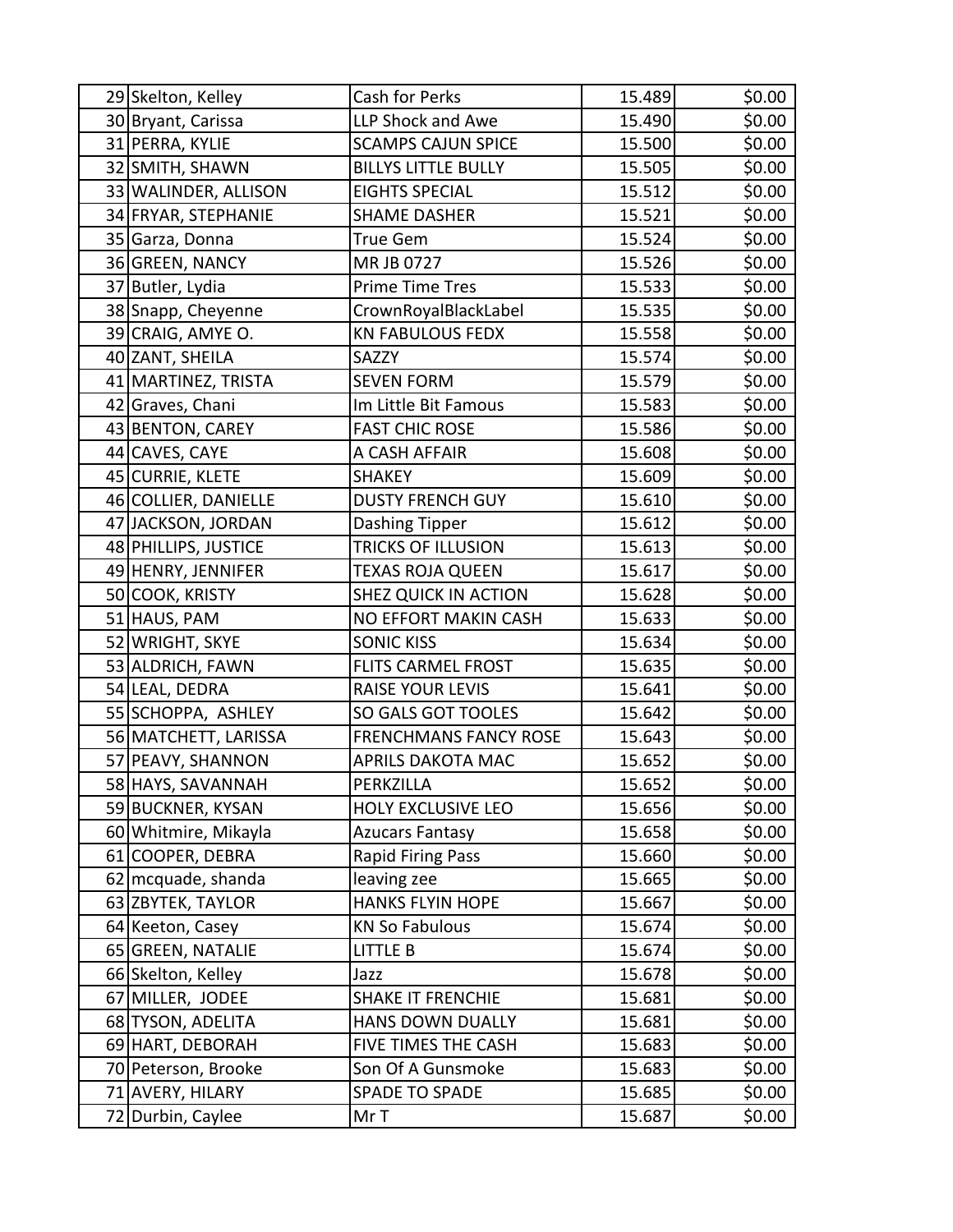| 73 mcquade, kristen       | hooked on nick              | 15.688 | \$0.00   |
|---------------------------|-----------------------------|--------|----------|
|                           | 3D                          |        |          |
| 1 Graves, Chani           | Rita Rocks Ta Fame          | 15.695 | \$748.00 |
| 2 Seidel, Shanda          | Pinky Pie Fame              | 15.702 | \$630.00 |
| 3 BERG, MARISSA           | <b>GUN IN A BAR</b>         | 15.726 | \$551.00 |
| 4BURNS, JR                | PLAYBOYS SMART STAR         | 15.728 | \$423.00 |
| 5 MASK, KYLIE             | <b>RECKLESS RED MAN</b>     | 15.728 | \$423.00 |
| 6 NICHOLAS, LISA          | THIS GUY STOLIT             | 15.732 | \$275.00 |
| 7 Bass, Charlsey          | Cancel Yo MasterCard        | 15.734 | \$196.00 |
| 8 SHACKELFORD, DENISE     | <b>BANJO STARLIGHT</b>      | 15.747 | \$177.00 |
| 9 nadeau, catherine       | <b>SFW frosted bullion</b>  | 15.761 | \$157.00 |
| 10 SHANNON, LIZA          | <b>FAMOUS N FRENCH</b>      | 15.765 | \$137.00 |
| 11 BURNS, JR              | <b>BROKERS OBSESSION</b>    | 15.771 | \$108.00 |
| 12 Kalina, Ashlee         | Darlin Joe                  | 15.771 | \$108.00 |
| 13 SIZEMORE, LACY         | <b>LEO DARK JET</b>         | 15.775 | \$0.00   |
| 14 THORNTON, ALI          | TB HOLLYWOOD                | 15.781 | \$0.00   |
| 15 Spivey, Jasey          | HesaLilDude                 | 15.786 | \$0.00   |
| 16 WALKER, JEANNIE        | POCO WIND MAKER             | 15.789 | \$0.00   |
| 17 FARMER, SELAH          | <b>STUNNER FARMER</b>       | 15.790 | \$0.00   |
| 18 YOUNG, CHELSEA         | <b>BOGIES FRENCH HEN</b>    | 15.793 | \$0.00   |
| 19 Mancha, Lauren         | Rosie                       | 15.795 | \$0.00   |
| 20 Page, Abigail          | Act A Fool                  | 15.799 | \$0.00   |
| 21 ASMUSSEN, CATHERINE    | Palabra de Boracho          | 15.807 | \$0.00   |
| 22 PIATAK, ALLISON        | <b>KN FABULOUS CRICKETT</b> | 15.816 | \$0.00   |
| 23 BUCKNER, KYSAN         | SPOOKS LOADED GUN           | 15.827 | \$0.00   |
| 24 NEWMAN, ZIANNA         | <b>MOON</b>                 | 15.827 | \$0.00   |
| 25 ELSTNER, MEGGIN        | <b>ROOSTER</b>              | 15.829 | \$0.00   |
| 26 OXFORD, KAYCE          | Docs Jewel Lynx             | 15.831 | \$0.00   |
| 27 Chapman, Kelly         | Imafamouskid                | 15.832 | \$0.00   |
| 28 NOTTINGHAM, CINDY      | CB FIRST EPISODE            | 15.834 | \$0.00   |
| 29 FARMER, DAWN           | <b>CHUECO FARMER</b>        | 15.839 | \$0.00   |
| 30 Borchgardt, Taylor     | French Fry                  | 15.842 | \$0.00   |
| 31 KNOX, SHEYENNE         | <b>BRS Peplano</b>          | 15.842 | \$0.00   |
| 32 FitzSimon, Kassidy     | Hes Jes A Jet Setter        | 15.850 | \$0.00   |
| 33 ELSTNER, MEGGIN        | SIERRA DILLARD DEE          | 15.854 | \$0.00   |
| 34 STOKES-WILLIS, CRYSTAL | <b>DC BENDER</b>            | 15.867 | \$0.00   |
| 35 EHRIG, CRYSTAL         | MISSN PISTOOLE PEARL        | 15.873 | \$0.00   |
| 36 Self, Rikki            | Cat Whit Addams             | 15.877 | \$0.00   |
| 37 GALE, LIBBY            | Lethal Fire                 | 15.896 | \$0.00   |
| 38 HARRIS, CANDACE        | <b>FAMOUS LIL CHIC</b>      | 15.896 | \$0.00   |
| 39 MACKIE, PATTIE         | <b>FLITTER FUEL LAN</b>     | 15.903 | \$0.00   |
| 40 SYLVESTER, ROBIN       | <b>QUICK MINT DASH</b>      | 15.904 | \$0.00   |
| 41 ROOK, KATALINA         | SHESA FRENCH COMMENT        | 15.907 | \$0.00   |
| 42 PETERSON, TRACEY       | TB FAME                     | 15.911 | \$0.00   |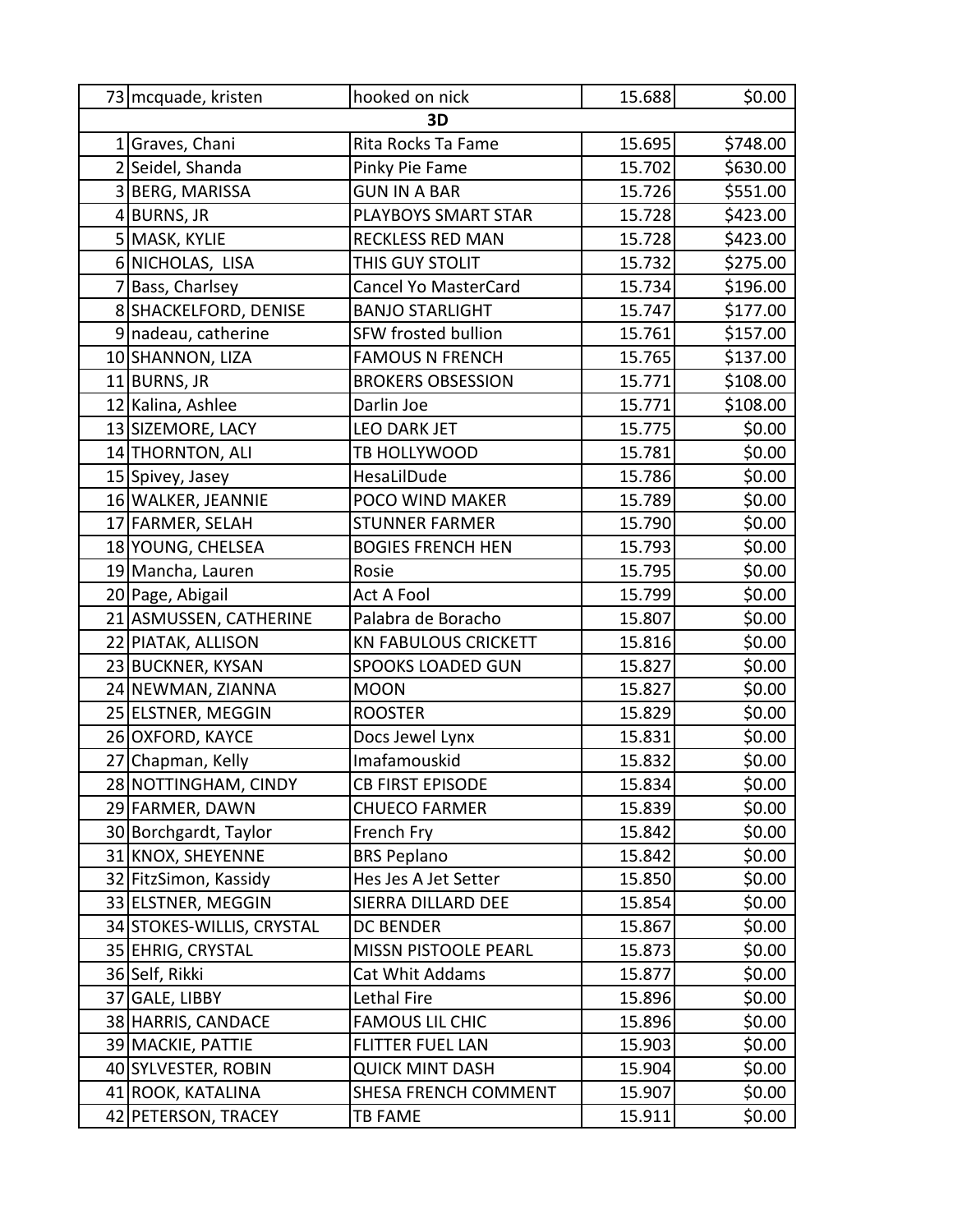|    | 43 Borchgardt, Taylor    | Dakota                      | 15.913 | \$0.00 |
|----|--------------------------|-----------------------------|--------|--------|
|    | 44 DAVIES, KENA          | GETMEOUTTATHERED            | 15.928 | \$0.00 |
|    | 45 Haggerty, Jessica     | Fame On Fire                | 15.934 | \$0.00 |
|    | 46 MAYES, NANCY          | <b>FLAME N FLIT</b>         | 15.937 | \$0.00 |
|    | 47 BARNETT, KELLI        | <b>KN HANKY PANKY</b>       | 15.940 | \$0.00 |
|    | 48 Crenshaw, Brooke      | Playin Stylish Lena         | 15.946 | \$0.00 |
|    | 49 WALINDER, ALLISON     | WATCH DOUBLE DOC            | 15.950 | \$0.00 |
|    | 50 Miller, Stacy         | <b>Panther Gone</b>         | 15.953 | \$0.00 |
|    | 51 SHANNON, CATHY        | DOC HOLIDAY                 | 15.954 | \$0.00 |
|    | 52 Wetterstrom, Ali      | Hilary Cash Dash            | 15.955 | \$0.00 |
|    | 53 MCMAHAN, JAY JAY      | A CATS PLAYMATE             | 15.962 | \$0.00 |
|    | 54 MITCHELL, SUMMER      | <b>CCC POCO MONEY</b>       | 15.962 | \$0.00 |
|    | 55 JESSICA, HOLMBERG     | <b>RECKLESS KELLY</b>       | 15.963 | \$0.00 |
|    | 56 ENGLISH, KEN          | R Deal Ta Fame              | 15.964 | \$0.00 |
|    | 57 TURCI, SHANNON DEAN   | LILYS POWDER PLAYBOY        | 15.964 | \$0.00 |
|    | 58 ZBYTEK, TAYLOR        | <b>ANNES ROYALE PEPPY</b>   | 15.968 | \$0.00 |
|    | 59 Aho, Jessica          | Driftwood Fuel              | 15.973 | \$0.00 |
|    | 60 CURRIER, LAURA        | <b>Blues Good Un</b>        | 15.981 | \$0.00 |
|    | 61 York, Ty              | heza country gold           | 15.981 | \$0.00 |
|    | 62 SHANNON, LIZA         | <b>BB FRENCHMAN JOSEY</b>   | 15.983 | \$0.00 |
|    | 63 EVANS, JENNIFER       | <b>PEARL</b>                | 15.984 | \$0.00 |
|    | 64 LEAL, DEDRA           | <b>VF KING STRIKE</b>       | 15.988 | \$0.00 |
|    | 65 YOUNG, CHELSEA        | <b>ROCK OF WAGES</b>        | 16.000 | \$0.00 |
|    | 66 Tipton, Jaylen        | Swift Kick It               | 16.004 | \$0.00 |
|    | 67 MILLER, SUE           | <b>MISTYS FIRST SUCCESS</b> | 16.012 | \$0.00 |
|    | 68 Emmons, Krista        | RVF WATCH ME PASSEM         | 16.017 | \$0.00 |
|    | 69 BIAZ, LEO             | <b>IB STRIKING</b>          | 16.018 | \$0.00 |
|    | 70 CROWHURST, KALI       | LIL BLACK DIAMOND           | 16.020 | \$0.00 |
| 71 | <b>OCHSNER, KAITLYNN</b> | PEPPYS PRINCESS LEAH        | 16.023 | \$0.00 |
|    | 72 RHODES, HOPE          | <b>CHEYANNE MOON</b>        | 16.025 | \$0.00 |
|    | 73 Garza, Donna          | Bet on lyn                  | 16.035 | \$0.00 |
|    | 74 Green, Amber          | Twister                     | 16.039 | \$0.00 |
|    | 75 ELLIOT, KENDRA        | <b>HORSE</b>                | 16.043 | \$0.00 |
|    | 76 ROSE, BRITTANY        | <b>MARSHA</b>               | 16.046 | \$0.00 |
| 77 | <b>OXFORD, KAYCE</b>     | Jerry B Moonin              | 16.050 | \$0.00 |
|    | 78 Spivey, Jasey         | RockSolidNFiren             | 16.061 | \$0.00 |
|    | 79 Vester, Terri         | Fancy for a dollar          | 16.065 | \$0.00 |
|    | 80 nadeau, catherine     | Design to cash in           | 16.080 | \$0.00 |
|    | 81 lee, kay              | wishsnukycouldseeme         | 16.095 | \$0.00 |
|    | 82 FitzSimon, Samantha   | <b>JESANONSTOPSUPERSTAR</b> | 16.104 | \$0.00 |
|    | 83 Shock, Karen          | Lady                        | 16.107 | \$0.00 |
|    | 84 Bryant, Carla         | He Likes To Boogie          | 16.115 | \$0.00 |
|    | 85 Wetterstrom, Ali      | Oscars Last Girl            | 16.115 | \$0.00 |
|    | 86 ALDRICH, FAWN         | <b>POKER</b>                | 16.119 | \$0.00 |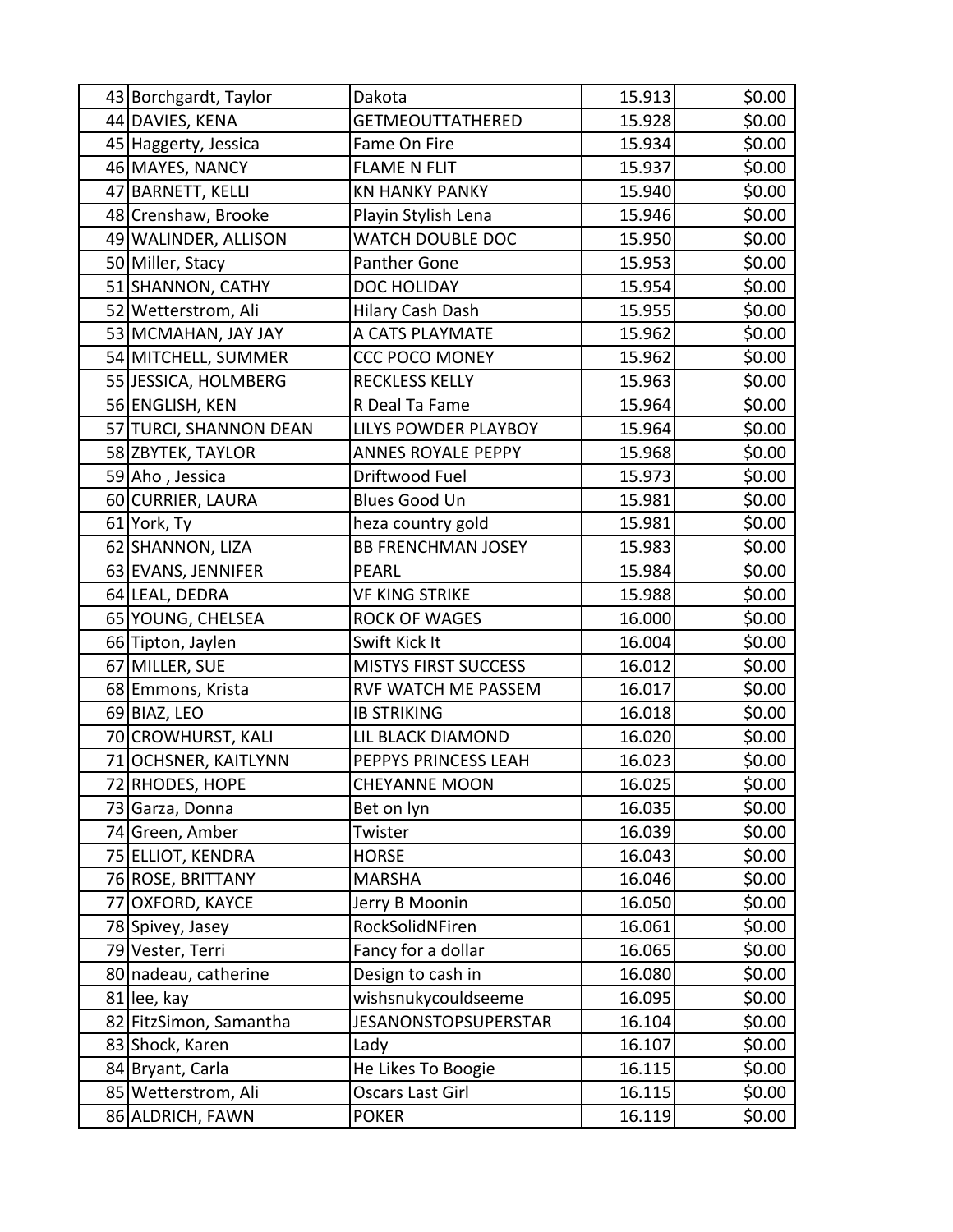| 87 LOVE, SALLY               | DUAL SQUAT LOW              | 16.120 | \$0.00   |
|------------------------------|-----------------------------|--------|----------|
| 88 WRIGHT, ASHLYN            | <b>TKT Zoomin On Fire</b>   | 16.122 | \$0.00   |
| 89 CAMPBELL, LINDSEY         | <b>ORPHAN</b>               | 16.126 | \$0.00   |
| 90 CARTER, KELLEY            | 44                          | 16.127 | \$0.00   |
| 91 CURRIE, KLETE             | <b>SEVEN</b>                | 16.134 | \$0.00   |
| 92 BOGGS, BEVERLY            | <b>FRENCH TUFF WONDER</b>   | 16.135 | \$0.00   |
| 93 Spivey, Jasey             | Harlettas Rose              | 16.140 | \$0.00   |
| 94 MEYER, BREANNA            | <b>HICKORY MONEY MAKER</b>  | 16.142 | \$0.00   |
| 95 BUTLER, HOPE              | HF DOLS CHEETAH             | 16.143 | \$0.00   |
| 96 MOORE, MARLI              | <b>HOTROD</b>               | 16.145 | \$0.00   |
| 97 BIGBEE, ELAINE            | FLYN BY YOU                 | 16.150 | \$0.00   |
| 98 LAMBERT, TRACY            | MS MISS N DULCE             | 16.152 | \$0.00   |
| 99 AGUILAR, ASHLEY           | <b>WAGERING SEVENS</b>      | 16.167 | \$0.00   |
| 100 HICKMAN, KAITLYNN        | <b>HANKS YELLOW FUEL</b>    | 16.171 | \$0.00   |
| 101 DOUGET, HALEY            | YANKEE DOUGET               | 16.173 | \$0.00   |
| 102 LEAL, DEDRA              | A FROSTED TREAT             | 16.176 | \$0.00   |
| 103 Rockett Merritt, Rebecca | <b>FOUR SIX BELLE</b>       | 16.180 | \$0.00   |
| 104 BROWNING, MCKI           | <b>FOXY</b>                 | 16.181 | \$0.00   |
| 105 WRIGHT, ASHLYN           | Shez Full A Bull            | 16.188 | \$0.00   |
|                              | 4D                          |        |          |
| 1 ATKINSON, LEA              | <b>MISTER GW</b>            | 16.189 | \$585.00 |
| 2 RICHMAN, DANA              | SV PRETTY BOY ROCK          | 16.189 | \$585.00 |
| 3 BARNETT, KELLI             | <b>HALLIBURTON</b>          | 16.198 | \$468.00 |
| 4 Lear, Jessica              | I am Easy                   | 16.204 | \$359.00 |
| 5 SEBESTA, SAMANTHA          | <b>VF POWERSTICK</b>        | 16.204 | \$359.00 |
| 6 PHILLIPS, JUSTICE          | <b>BULLYS FLYIN</b>         | 16.206 | \$234.00 |
| 7 WALINDER, KAREN            | <b>RUNNING FOR PATRIOT</b>  | 16.217 | \$167.00 |
| 8 Williams, Addyson          | Freckles Minnie #2          | 16.225 | \$150.00 |
| 9 MORSE, LAURIE              | <b>Smashing Dusty Star</b>  | 16.227 | \$133.00 |
| 10 Bingham, Brooke           | LF CR RYONSFAMOUSDOC        | 16.235 | \$117.00 |
| 11 Emmons, Kayla             | CATSASAINT                  | 16.245 | \$100.00 |
| 12 Williams, Addyson         | Freckles Minnie Cash        | 16.247 | \$83.00  |
| 13 USHER, JADEN              | <b>DAKOTA USHER</b>         | 16.253 | \$0.00   |
| 14 JERMSTAD, AMANDA          | <b>LUCKY BOTTOMS JACKET</b> | 16.261 | \$0.00   |
| 15 SHEFFIELD, JO             | COMMANDEROFTHEROOST         | 16.264 | \$0.00   |
| 16 LOVE, TRACY               | <b>GENVINS SAN MAN</b>      | 16.274 | \$0.00   |
| 17 CRAWFORD, MORGANN         | <b>MY STICK NICK</b>        | 16.279 | \$0.00   |
| 18 WELLER, PAM               | <b>ENOUGH GOL</b>           | 16.303 | \$0.00   |
| 19 GREER, EMILY              | <b>ELVIS GREER</b>          | 16.310 | \$0.00   |
| 20 ROCKELLE, COLLIER         | VIBRANT BEAUTY BAR          | 16.320 | \$0.00   |
| 21 HELLER, RYLAN             | Runnin Moonshine            | 16.322 | \$0.00   |
| 22 BROWNING, MCKI            | BR                          | 16.324 | \$0.00   |
| 23 BISSETT, KELEY            | <b>CSR PEPTO STYLISH</b>    | 16.330 | \$0.00   |
| 24 Marquart, Millie          | <b>QUEEN OF THE DIAL</b>    | 16.336 | \$0.00   |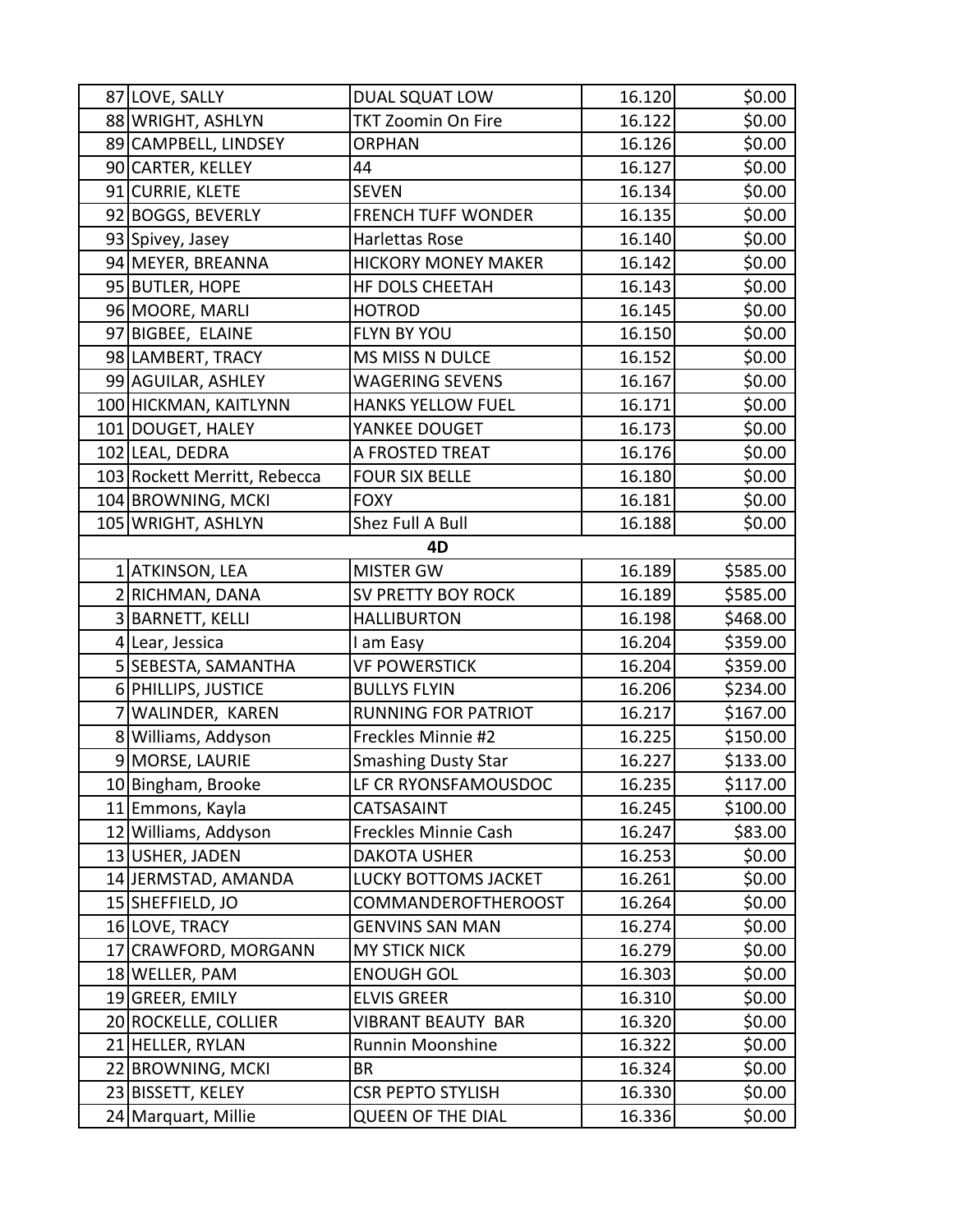| 25 CLOUD, ELIZABETH   | <b>DOUBLE DUAL</b>         | 16.338 | \$0.00   |
|-----------------------|----------------------------|--------|----------|
| 26 BUCKMEYER, BECKY   | A JACKED UP PERK           | 16.356 | \$0.00   |
| 27 SCHOPPA, ASHLEY    | PERKIN AINT EASY           | 16.359 | \$0.00   |
| 28 Sabin, Bayli       | Verserys Peppy Deck        | 16.370 | \$0.00   |
| 29 PIPES, KAILEY      | <b>ROANS ROYAL SNOW</b>    | 16.371 | \$0.00   |
| 30 CARMEANS, MARKAY   | <b>CHASIN TORNADOS</b>     | 16.373 | \$0.00   |
| 31 CRAWFORD, CAMRY    | CJC SNEAKIN PASTEM         | 16.373 | \$0.00   |
| 32 Hair, Kelly        | VF Heza Red Stone          | 16.383 | \$0.00   |
| 33 MCKNIGHT, ALY      | <b>BLIZ MCKNIGHT</b>       | 16.399 | \$0.00   |
| 34 ANDERSON, BAYLEE   | TOMMY                      | 16.406 | \$0.00   |
| 35 Williams, Tammy    | Little Peppy Refund        | 16.412 | \$0.00   |
| 36 Hubier, Tammy      | A Game Fame                | 16.418 | \$0.00   |
| 37 WOLF, STACI        | <b>LUCKY</b>               | 16.427 | \$0.00   |
| 38 BUTLER, TINA       | <b>SMOKIN HOT SUNBURN</b>  | 16.431 | \$0.00   |
| 39 Miller, Stacy      | Spankys Full Of Bull       | 16.437 | \$0.00   |
| 40 SIZEMORE, TANDI    | <b>CLASSY METER MAN</b>    | 16.438 | \$0.00   |
| 41 EVANS, JENNIFER    | Shadow                     | 16.463 | \$0.00   |
| 42 Swan, Dusti        | Technicolour Dreams        | 16.463 | \$0.00   |
| 43 JERMSTAD, HANNAH   | CHINA                      | 16.464 | \$0.00   |
| 44 CURRIE, KLETE      | <b>SUGARFOOT</b>           | 16.472 | \$0.00   |
| 45 BEAMER, HANNAH     | <b>CINCO SOLDADOS</b>      | 16.473 | \$0.00   |
| 46 Atteberry, Harli   | Skye                       | 16.484 | \$0.00   |
| 47 THORNE, HALEY      | <b>DOS</b>                 | 16.498 | \$0.00   |
| 48 Hager, Kylena      | Bar B Firewatersteel       | 16.499 | \$0.00   |
| 49 WRIGHT, JORDY      | <b>FAME TO DISCO</b>       | 16.499 | \$0.00   |
| 50 CRAWFORD, MORGANN  | <b>IMA FAMOUS BUNNY</b>    | 16.509 | \$0.00   |
| 51 YOUNG, CHELSEA     | <b>BLING IT TO DA MOON</b> | 16.530 | \$0.00   |
| 52 SEIDEL, KYNDELL    | <b>SHINING JEWEL TE</b>    | 16.547 | \$0.00   |
| 53 KING, WANDA        | <b>BARBES WETA</b>         | 16.548 | \$0.00   |
| 54 Byers, Crystal     | Myers dun gone wild        | 16.556 | \$0.00   |
| 55 Rutledge, Amanda   | DK Ironworker              | 16.574 | \$0.00   |
| 56 FRIAR, TANA        | <b>ROANIE</b>              | 16.578 | \$0.00   |
| 57 BLACKMON, KIMBERLY | <b>IB STRIKING</b>         | 16.582 | \$0.00   |
| 58 WILLIAMS, KIMBERLY | CALFEE FLASH TA FAME       | 16.602 | \$0.00   |
| 59 FORD, JULIE        | MY GOLDEN BENTLEY          | 16.610 | \$0.00   |
| 60 FOLMER, BALEE      | <b>MOUSE A MILLION</b>     | 16.615 | \$0.00   |
| 61 HIGHTOWER, MELISSA | <b>BORITA BAR BREEZE</b>   | 16.629 | \$0.00   |
| 62 Savoie, Tarah      | Special Judy               | 16.633 | \$0.00   |
| 63 Ferguson, Lois     | WHISKEY                    | 16.638 | \$0.00   |
| 64 Borchgardt, Taylor | Riley                      | 16.639 | \$0.00   |
| 65 BUCKNER, KYSAN     | C SLICK N EASY             | 16.678 | \$0.00   |
| 66 Baty, Madison      | Mr. JB 087                 | 16.685 | \$0.00   |
|                       | <b>5D</b>                  |        |          |
| 1 LAMBERT, TRACY      | <b>CADILLAC</b>            | 16.691 | \$448.00 |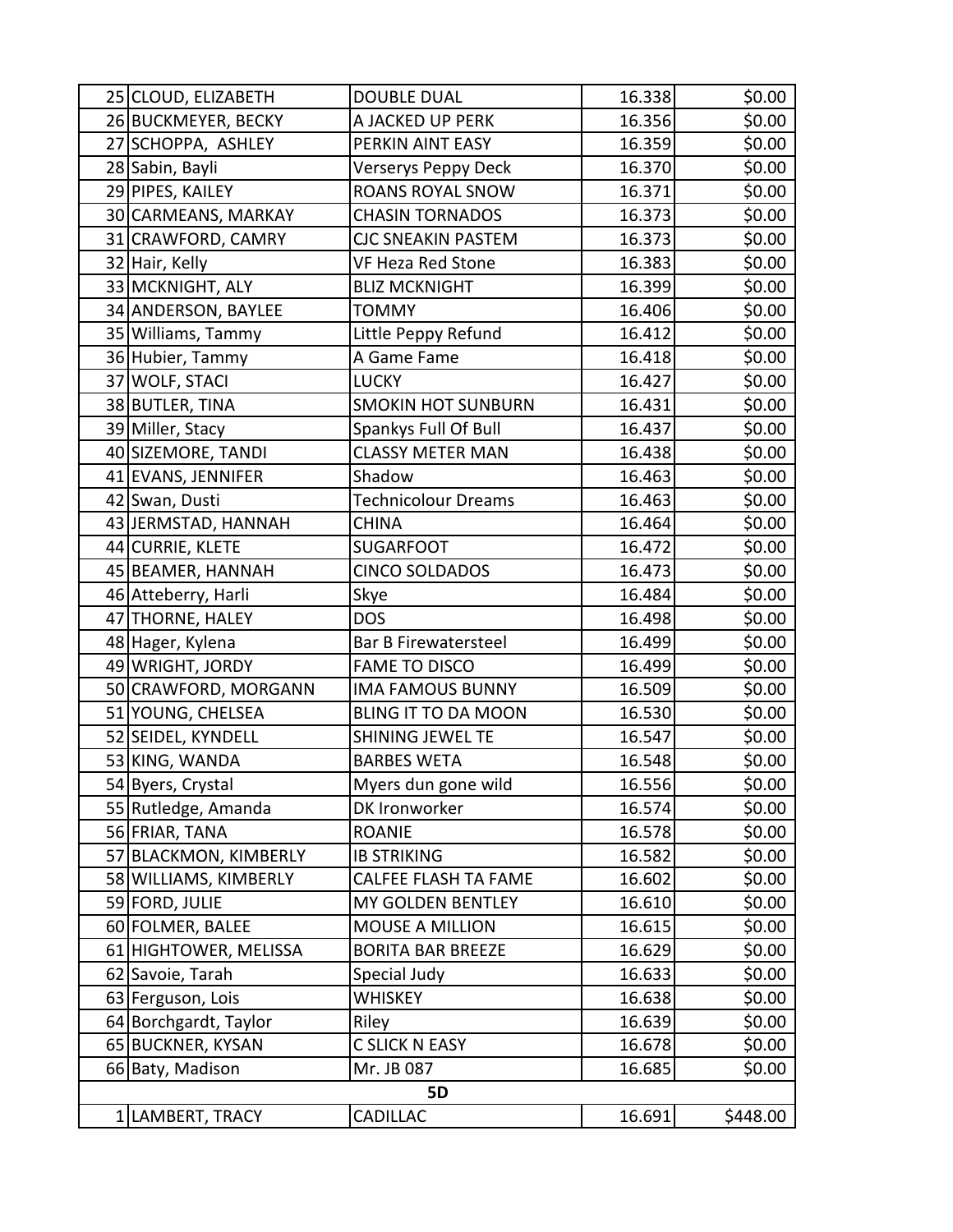| 2 LEWIS, ASHLEIGH       | Perry's Rose               | 16.718 | \$378.00 |
|-------------------------|----------------------------|--------|----------|
| 3 MCGINLEY, RAGEN       | <b>GUYS MERRIDOC GIRL</b>  | 16.734 | \$330.00 |
| 4 AGUILAR, ASHLEY       | SPECTACULAR BULLY          | 16.768 | \$283.00 |
| 5USHER, JADEN           | <b>HICK USHER</b>          | 16.776 | \$224.00 |
| 6 MATCHETT, LARISSA     | WEEZY                      | 16.801 | \$165.00 |
| 7 SPRINGER, KEVIN       | <b>MICKEY</b>              | 16.849 | \$118.00 |
| 8 WORTHEY, LESLIE       | <b>FELIX THE JET</b>       | 16.861 | \$106.00 |
| 9 MCCULLOUGH, TAYLER    | VELVET                     | 16.891 | \$94.00  |
| 10 Pimentel, Kirsten    | Mis Darlin Starlight       | 16.899 | \$82.00  |
| 11 PACK, MARLENE        | ZEE SISI MR TE             | 16.905 | \$70.00  |
| 12 MCCULLOUGH, TAYLER   | <b>JETSON</b>              | 16.929 | \$59.00  |
| 13 STRONG, AUDREY       | <b>TWISTER STRONG</b>      | 16.941 | \$0.00   |
| 14 Savoie, Tarah        | Mare                       | 16.953 | \$0.00   |
| 15 WALLACE, RAYNE       | <b>Binkies Sadie</b>       | 16.978 | \$0.00   |
| 16 SMITH, MIESHA        | VF Smoke & Fire            | 16.982 | \$0.00   |
| 17 BARRON, CHERYL       | <b>MISTER HAWK BAR</b>     | 16.987 | \$0.00   |
| 18 Griffin, Kaci        | <b>Colonel Spur Strap</b>  | 17.033 | \$0.00   |
| 19 TURCI, SHANNON DEAN  | SUNFROSTLAUGHINPREGO       | 17.050 | \$0.00   |
| 20SPILLER, RENEE        | <b>CASH SPILLER</b>        | 17.097 | \$0.00   |
| 21 ATKINSON, LEA        | MR PEPPYS NOMEO            | 17.133 | \$0.00   |
| 22 Classsen, Pat        | Destine for Fire           | 17.139 | \$0.00   |
| 23 NANNY, SELINA        | <b>BUBBA MEL</b>           | 17.149 | \$0.00   |
| 24 mcquade, kristen     | jess as sexy               | 17.173 | \$0.00   |
| 25 SMITH, MIESHA        | Yellow Cat Man Do          | 17.177 | \$0.00   |
| 26 Weems, Wendy         | Return                     | 17.220 | \$0.00   |
| 27 Doty, Brittany       | Flyin On Cloud Nine        | 17.271 | \$0.00   |
| 28 NELSON, BRITTNEY     | <b>SHELBY</b>              | 17.271 | \$0.00   |
| 29 Fitzgerald, Brittany | Searing heat               | 17.284 | \$0.00   |
| 30 MCCLINTON, NELL      | NAMGIS D 64                | 17.290 | \$0.00   |
| 31 Jackson, Nikki       | Fuego Maximo               | 17.332 | \$0.00   |
| 32 Winters, Donya       | MAYBEILLSMOKEM             | 17.344 | \$0.00   |
| 33 NEITSCH, TRACEY      | <b>BOON RUSH</b>           | 17.348 | \$0.00   |
| 34 WOLF, STACI          | <b>SLICK BE STREAKIN</b>   | 17.426 | \$0.00   |
| 35 Doty, Brittany       | <b>KADILLAC</b>            | 17.464 | \$0.00   |
| 36 CURRIER, LAURA       | Make Mine a Double         | 17.532 | \$0.00   |
| 37 Wahlert, Reenie      | Sporty Mystigo             | 17.544 | \$0.00   |
| 38 KING, WANDA          | <b>JODYWINSMORE</b>        | 17.581 | \$0.00   |
| 39 INGRACIA, MICHELLE   | JHB Penni Driftwood        | 17.588 | \$0.00   |
| 40 KINNEY, JESSIE       | <b>IKE</b>                 | 17.601 | \$0.00   |
| 41 SMITH, HEATHER       | <b>MARKED AND HONORED</b>  | 17.642 | \$0.00   |
| 42 STEPHENS, JANICE     | NICKYS PRIVATE JET         | 17.968 | \$0.00   |
| 43 GREER, EMILY         | <b>BOOGIE GREER</b>        | 18.034 | \$0.00   |
| 44 BODE, PAULA          | <b>HUGHES PATCH BADGER</b> | 18.114 | \$0.00   |
| 45 NEWMAN, ZALYNN       | MOCHA DOT                  | 18.114 | \$0.00   |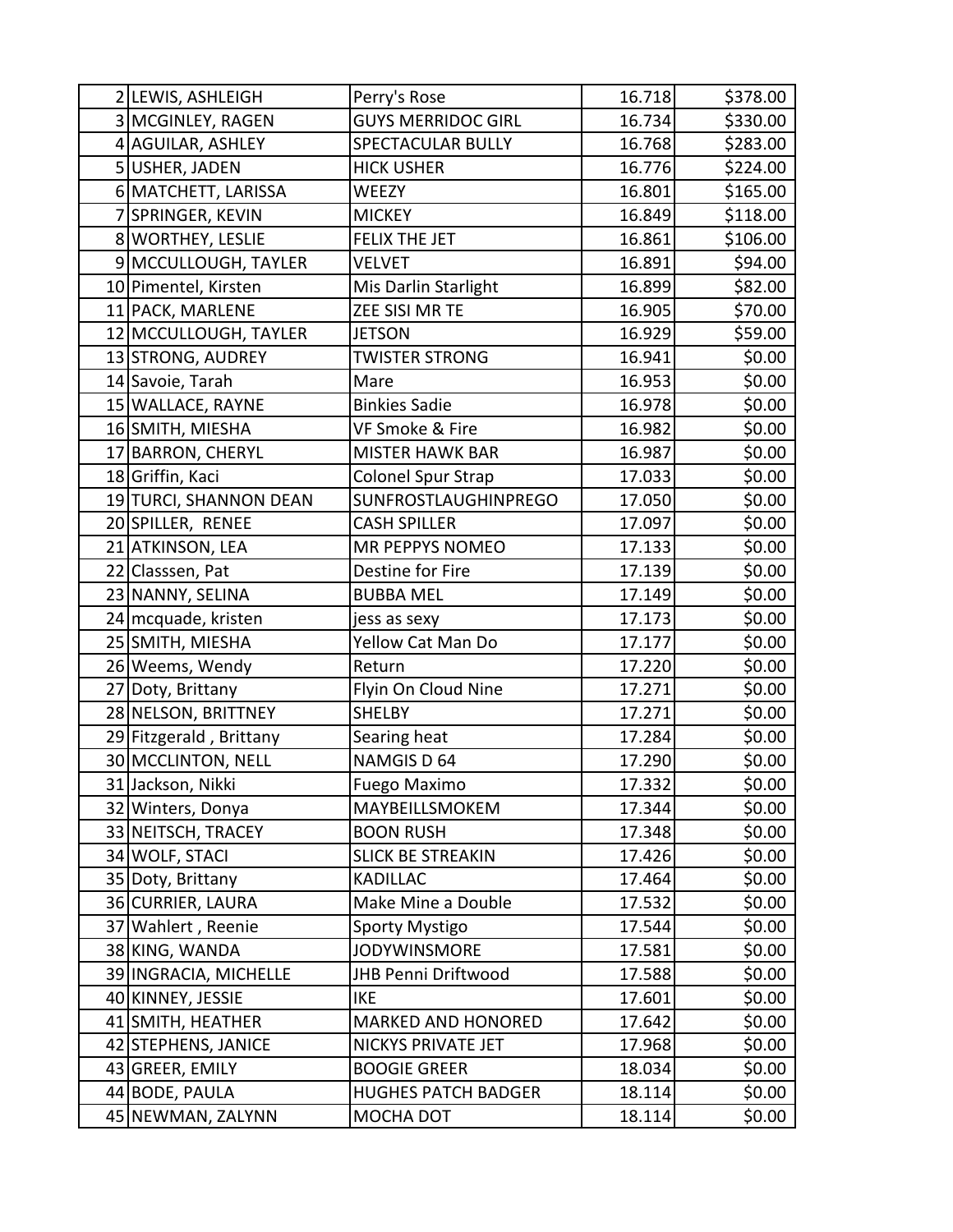| 46 Lozano, Callie     | <b>Hp Slim Pickens</b>     | 18.146 | \$0.00 |
|-----------------------|----------------------------|--------|--------|
| 47 Doty, Haley        | Apto Be Royal              | 18.229 | \$0.00 |
| 48 STRONG, AUDREY     | <b>COSTA STRONG</b>        | 18.250 | \$0.00 |
| 49 SAULTERS, KAYLEE   | <b>LYNX</b>                | 18.280 | \$0.00 |
| 50 nadeau, catherine  | Cajun                      | 18.352 | \$0.00 |
| 51 POLK, HALEY        | ALL ON THE ROCKS           | 18.391 | \$0.00 |
| 52 JONES, DEBBIE      | WIMPYS WHRLINDURVISH       | 18.508 | \$0.00 |
| 53 Vanornum, Jan      | Malibu                     | 18.530 | \$0.00 |
| 54 DESMIT, STEPHANIE  | <b>MAGGIE</b>              | 19.094 | \$0.00 |
| 55 BLACKMON, KIMBERLY | <b>TF SUTHERN STRUT</b>    | 19.136 | \$0.00 |
| 56 Jackson, Tony      | Kat B Flameous             | 19.196 | \$0.00 |
| 57 TAYLOR, RILEY      | <b>IRON MY WRANGLERS</b>   | 19.262 | \$0.00 |
| 58 PIPES, KAILEY      | Rockemsockemforcash        | 19.416 | \$0.00 |
| 59 Bailey, linnea     | lola bailey                | 20.845 | \$0.00 |
| 60 ALBRECHT, CALLIE   | sizzling firewater         | 22.002 | \$0.00 |
| 61 MONTGOMERY, JOLENE | Dashin Louie               | 23.445 | \$0.00 |
| 62 COLLIER, DANIELLE  | SHEGOTITFROMHERMAMA        | 23.606 | \$0.00 |
| 63 DOLLINS, KORI      | <b>DREAMIN QUICK</b>       | 34.236 | \$0.00 |
| 64 KUTALEK, KAYSEN    | <b>SMOOTHIE</b>            | 43.936 | \$0.00 |
|                       | Final Time $= 0$           |        |        |
|                       | <b>Disqualified</b>        |        |        |
| 0 Allred, Tooter      | <b>Flaming Money Buggy</b> | 0.000  | \$0.00 |
| 0 KORENEK, Zoey       | Solonas Tulsa              | 0.000  | \$0.00 |
| 0 Miller, Stacy       | <b>Flippin Firewater</b>   | 0.000  | \$0.00 |
| 0 DRAWOUT, DRAWOUT    | <b>DRAWOUT</b>             | 0.000  | \$0.00 |
| 0 SCHILLER, SINCLAIR  | Jazzing Jet Deck           | 0.000  | \$0.00 |
| 0 SCHILLER, SINCLAIR  | Count Hickorys Sun         | 0.000  | \$0.00 |
| 0 Willard, Mallory    | Sharp Bobby Bay            | 0.000  | \$0.00 |
| 0 KORENEK, Zoey       | Insane for Fame            | 0.000  | \$0.00 |
| 0 Whitters, Skyla     | DC COMOTIONINMOTION        | 0.000  | \$0.00 |
| 0 BEAMER, HANNAH      | <b>EZ OBAR</b>             | 0.000  | \$0.00 |
| 0 KAMINSKI, KENNA     | BARBFRENCHWHISKEY          | 0.000  | \$0.00 |
| O JANES, BRITTANY     | <b>BRATS CASH ROLL</b>     | 0.000  | \$0.00 |
| 0 SPRINGER, KEVIN     | <b>HARLEY</b>              | 0.000  | \$0.00 |
| 0 LAMBERT, TRACY      | PACIFIC WONDER JET         | 0.000  | \$0.00 |
| 0 MACKIE, PATTIE      | <b>DUNNITS GENUINE 007</b> | 0.000  | \$0.00 |
| 0 ZANT, SHEILA        | PERKS ALIVE LADY           | 4.277  | \$0.00 |
| 0 FORBES, FALLON      | EYES JESS ZOOMED BYE       | 5.780  | \$0.00 |
| 0 BLACKMON, KIMBERLY  | <b>CLYDES BLUE PINE</b>    | 10.312 | \$0.00 |
| O PERRA, KYLIE        | <b>TROPICAL DEPRESSION</b> | 15.082 | \$0.00 |
| 0 HERRINGTON, JAYDEN  | <b>BG YOUNG HOTSHOT</b>    | 15.102 | \$0.00 |
| 0 Hubier, Tammy       | <b>FAMOUS ROCKSTER</b>     | 15.187 | \$0.00 |
| 0 MOORE, VALINDA      | <b>FAMOUS DR JOHN</b>      | 15.228 | \$0.00 |
| 0 Whitters, Skyla     | <b>CASH FOR BID</b>        | 15.285 | \$0.00 |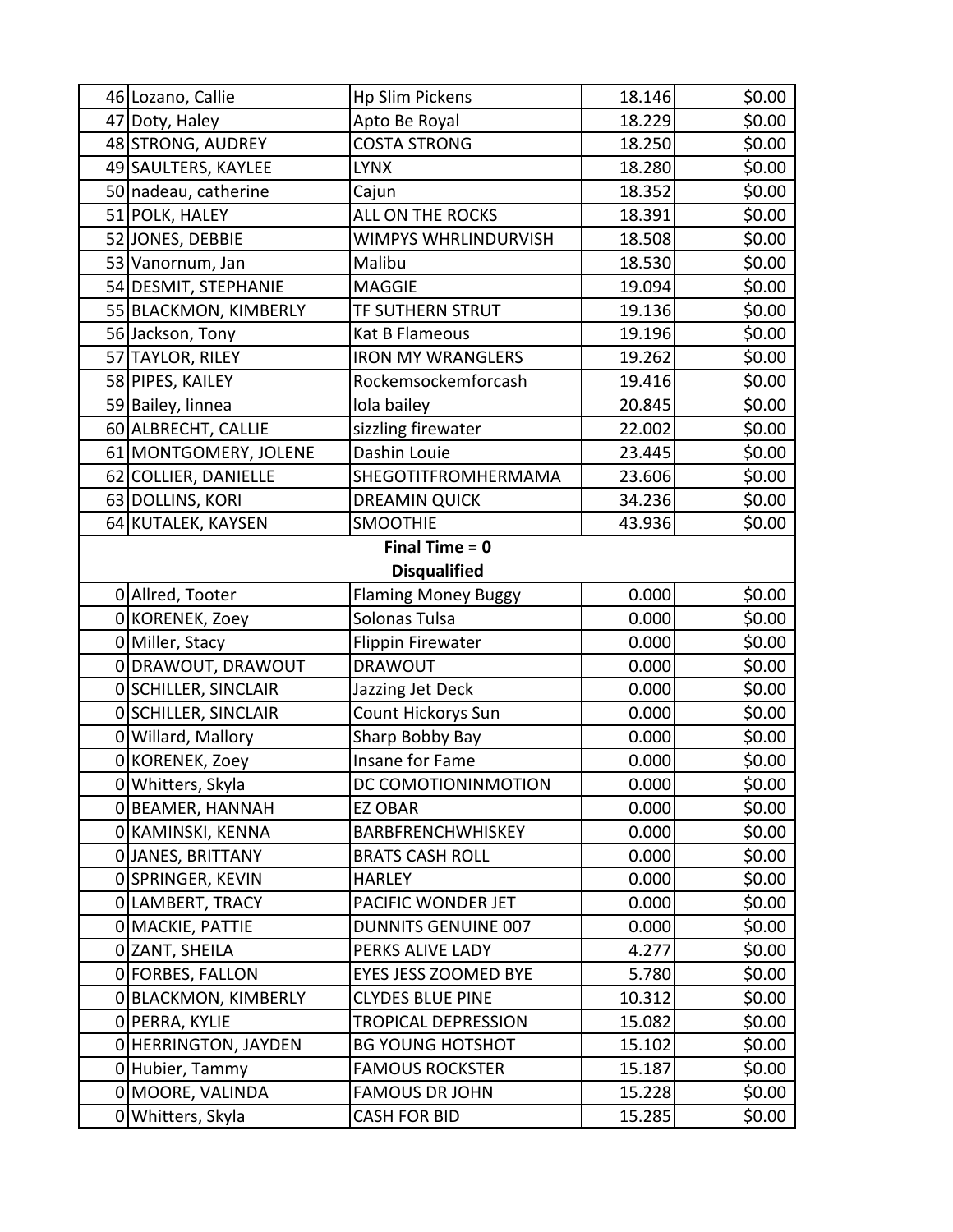|   | 0 WARD, CATLYN         | <b>LAURA ANN</b>           | 15.292 | \$0.00 |
|---|------------------------|----------------------------|--------|--------|
|   | OGRAHAM, RENDA         | PEACHES FLAMING EYES       | 15.328 | \$0.00 |
|   | 0 SONNIER, TIFFANI     | <b>VF FAMOUS STREAKER</b>  | 15.340 | \$0.00 |
|   | 0 KUHN, BOBBIE         | MEAMAKEITANYWHERE          | 15.364 | \$0.00 |
|   | 0 BRIGGS, JORDON       | <b>KN HAPPY TA BE</b>      | 15.385 | \$0.00 |
|   | 0 BARRON, CHERYL       | <b>CURTISS BARBERO</b>     | 15.392 | \$0.00 |
|   | 0 SQUIRES, KENNA       | <b>MS FLAMIN TRES SEIS</b> | 15.406 | \$0.00 |
|   | 0 BRIGGS, JORDON       | <b>SNAZZY LIL DASHER</b>   | 15.429 | \$0.00 |
|   | 0 Bass, Charlsey       | <b>CGF French Money</b>    | 15.431 | \$0.00 |
|   | 0 MILLER, JODEE        | MR FRENCHIE AT DABAR       | 15.457 | \$0.00 |
|   | 0 Ferguson, Lois       | Roscoe                     | 15.484 | \$0.00 |
|   | 0 ALBRECHT, CALLIE     | famous fetish              | 15.520 | \$0.00 |
|   | 0 LOVE, SALLY          | <b>ZEEK</b>                | 15.554 | \$0.00 |
|   | 0 CONNOR, MIRIAM       | <b>JODIES FAMOUS GRACE</b> | 15.557 | \$0.00 |
|   | 0 Lear, Jessica        | Kings Dashing Moon         | 15.571 | \$0.00 |
|   | 0 BERG, MARISSA        | <b>SAILORS WIND</b>        | 15.613 | \$0.00 |
|   | 0 WARD, EMILY          | <b>LILY</b>                | 15.619 | \$0.00 |
|   | 0 DICKEY, CAROLYN      | ONE SMART JOE              | 15.645 | \$0.00 |
|   | 0 BRACAMONTEZ, KELSEY  | PLAYING MATT DILLON        | 15.785 | \$0.00 |
|   | 0 HAUS, PAM            | <b>BLAZING CLEAT</b>       | 15.794 | \$0.00 |
|   | 0 MONTGOMERY, JOLENE   | Heavens Fame               | 15.804 | \$0.00 |
|   | 0 MARTIN, ANNABELLE    | DFT MAKIN MY WAY           | 15.836 | \$0.00 |
|   | 0 CLOPTON, LAURIE      | <b>SISTER CLOPTON</b>      | 15.883 | \$0.00 |
|   | 0 JESSICA, HOLMBERG    | <b>HOT PANA JET</b>        | 15.886 | \$0.00 |
|   | O HENRY, JENNIFER      | <b>JLH CAPTAIN MORGAN</b>  | 15.942 | \$0.00 |
|   | 0 KERN, MICKI          | Runaway chic               | 15.948 | \$0.00 |
|   | 0 BANCROFT, MATT       | <b>TEXAS CASH</b>          | 15.964 | \$0.00 |
|   | 0 HAUS, PAM            | JB 0929                    | 16.000 | \$0.00 |
| 0 | <b>BOENKER, JOELIE</b> | <b>EASY TINY STREAK</b>    | 16.029 | \$0.00 |
|   | 0 CLOUD, ELIZABETH     | SPADE                      | 16.096 | \$0.00 |
|   | 0York, Ty              | docs six pack              | 16.097 | \$0.00 |
|   | OHILLIKER, KENNETH     | AKLASSIKAL SKY             | 16.138 | \$0.00 |
|   | 0 WILSON, RHONDA       | Dealingin Frenchcash       | 16.197 | \$0.00 |
|   | 0 Whitmire, Mikayla    | Reba                       | 16.259 | \$0.00 |
|   | 0 SMITH, AIDEN         | Lefty                      | 16.260 | \$0.00 |
|   | 0 Payne, Stevey        | Ranch                      | 16.274 | \$0.00 |
|   | 0 FRYAR, DAWN          | <b>JAX TOO SHORT</b>       | 16.301 | \$0.00 |
|   | 0 BERRY, SARAH         | DY SHINY LIL GUN           | 16.306 | \$0.00 |
|   | O LABREE, TANA         | spot                       | 16.334 | \$0.00 |
|   | 0 BERTINO, BEBE        | <b>KN TRICK PONY</b>       | 16.353 | \$0.00 |
|   | 0 JURICA, ALY          | DOCS PLAY N HICKORY        | 16.365 | \$0.00 |
|   | OSPILLER, RENEE        | DJ JETTIN TO THE SUN       | 16.389 | \$0.00 |
|   | 0Garner, James         | <b>SB Twisted Investor</b> | 16.407 | \$0.00 |
|   | 0 Isbell, Makenna      | Whiskey Whirl              | 16.438 | \$0.00 |